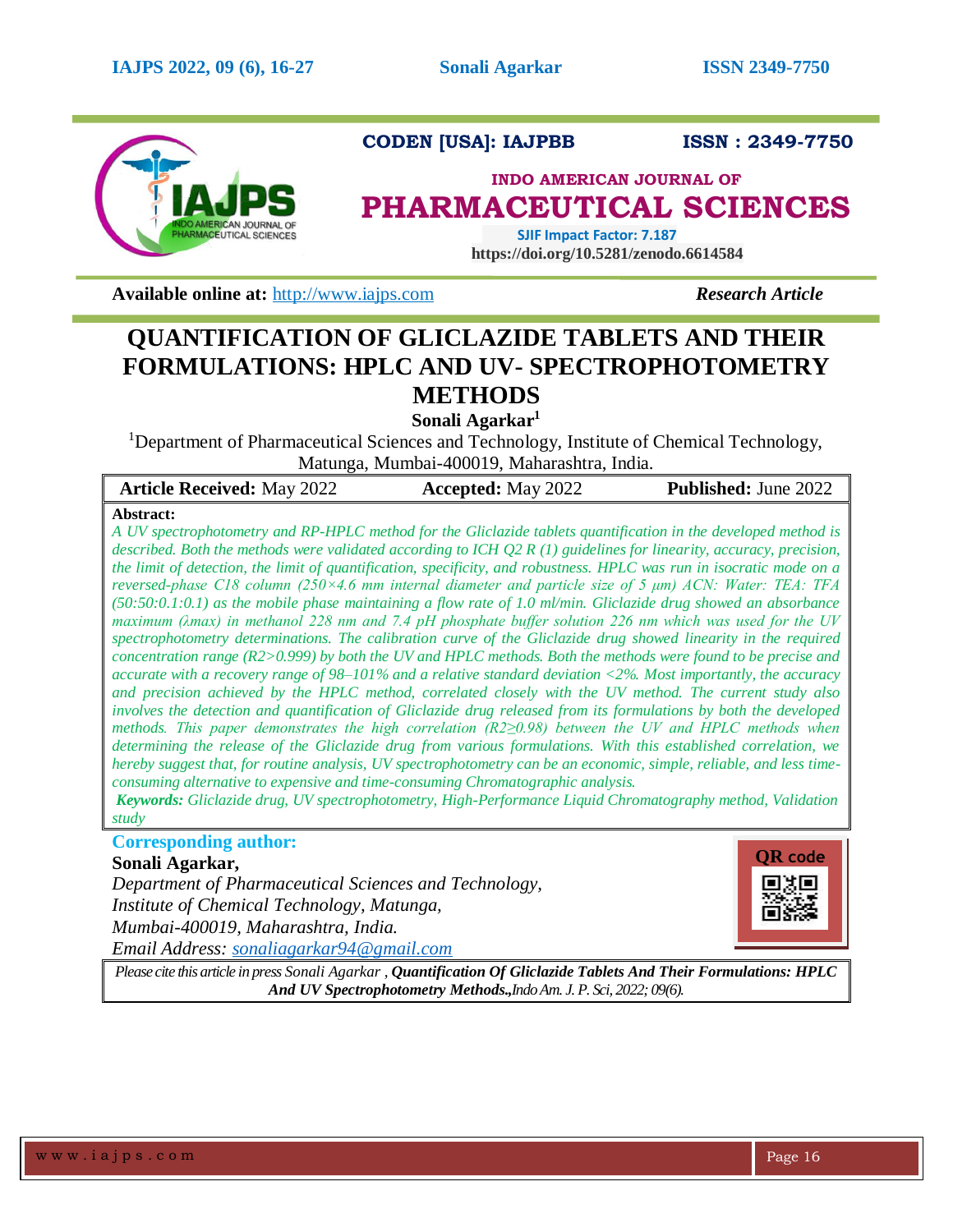#### **INTRODUCTION:**

Gliclazide drug (GLA) (Fig 1.) is a moderate molecular weight is (323.411 g/mol), Gliclazide is an oral hypoglycemic drug useful for the treatment of non-insulin-dependent diabetes mellitus (type 2 NIDDM) and Gliclazide is eventually, secondgeneration sulfonylurea which binds to a specific sulfonylurea receptor on the pancreatic β-cells to enhance insulin secretions in the body. Based on the literature, the Gliclazide drug is poorly soluble in water (42.6  $\mu$ g/ml) and highly soluble in chloroform, slightly dissolve in methanol or ethanol. In all vertebrates, Serum albumin is the most important protein in the blood. The tertiary structure of albumin is highly conserved across species and composed of three largely helical domains because the bovine serum albumin (BSA) shows highly similar to human serum albumin (HSA). Mechanism of drug molecule and albumin are very important in the pharmacological study, because of determining the free drug concentration and its bio-availability, and the pharmacokinetics process in the body. Gliclazide is acted by stimulating β cells of the pancreas to release insulin, and recently the anti-glycation effect of this drug on in vitro AGE formation was demonstrated. A single oral dose of Gliclazide tablets, 40 to 120 mg drug results in a maximum plasma concentration of 2.2 to 8.0 μg/mL within 2 to 8 hr. The protein binding affinity of Gliclazide is from 85 to 97%, and this ligand is bound mainly to site II of the HSA molecule, located in subdomain IIIA, with the involvement of the aromatic ring of 411Tyr. Gliclazide drug is poorly soluble in water  $(42.6 \text{ µg/ml})$  on the basis that its dissolution varies 1) in the small intestine and stomach where it has a different degree of solubility 2) with extensive metabolism in the liver, and 3) with physiological and formulation characteristics. Currently, Gliclazide formulation does not provide patient compliance since 2-3 tablets per day are required to meet the daily therapeutic dose due to its poor solubility and bio-availability. Current research indicated that the formulation aimed to enhance the dissolution of Gliclazide can increase its absorption in GI. Evaluated the effect of mixing hydrophilic polymers on the release profile of Gliclazide from a tablet using hydrophilic polymers HPC GF, HPMC K 4M, and PARTICK ® SR P-80 polymers which are known for their potential to prolong the release of the drug. In addition, HPC GF has a low water affinity and hence hydrates slowly preventing lumping during the preparation of the sample. HPMC K4M (hypromellose) is a highly viscous polymer and thermally gel. Hypromellose provides the release of a drug in a controlled manner and effectively increases the release profile of a drug and prolongs its

therapeutic effect. Parteck® SR P-80 is a new functional polymer based on polyvinyl alcohol (PVA) and it has posed a matrix diffusion mechanism that helps to increase bio-availability. Parteck® SR P-80 is highly compatible with the direct compression technique. This is aimed to develop Gliclazide tablet in such a way that a single dose can provide the required daily therapeutic dose, thereby increasing patient compliance and reducing the cost of the treatment by reducing cost per dose as well as the number of doses.



#### **Fig.1 Structure of Gliclazide drug**

To determine the content of the Gliclazide drug and its release from the formulation with different hydrophilic polymers, UV-Spectrophotometry, and high-performance liquid chromatography is necessary to have a simple, specific, fast, and validated analytical method. But these methods include a more extensive sample preparation process and long Chromatographic runs which involve a certain set of conditions to be maintained. Mobile phases containing certain compounds such as Triethyl-amine (TEA) and Trifluoroacetic (TFA) acid, Acetonitrile, etc, may affect the column life span. Modified HPLC methods are developed in this work which uses simple solvents such as mobile phase water, Acetonitrile, Triethyl-amine (TEA), and Trifluoroacetic (TFA) (50:50:0.1:0.1v/v). Eventually, the simplicity of the validated method, HPLC has certain disadvantages such as it being timeconsuming. Moreover, a particular level of experts is required for the handling of such complex and sophisticated instruments. Hence, a simple, specific, accurate, precise, and reproducible method of UV-Spectrophotometry for the quick estimation of Gliclazide drug would be highly beneficial for routine analysis of Gliclazide drug. The UV-Spectrophotometry method is an easy and effective method, which provides a quick analysis of the Gliclazide formulations. Currently, there is a lack of information regarding the UV-Spectrophotometry method for the quantitative determination of Gliclazide drugs. Herein, the method developed is one using methanol as a solvent as Gliclazide is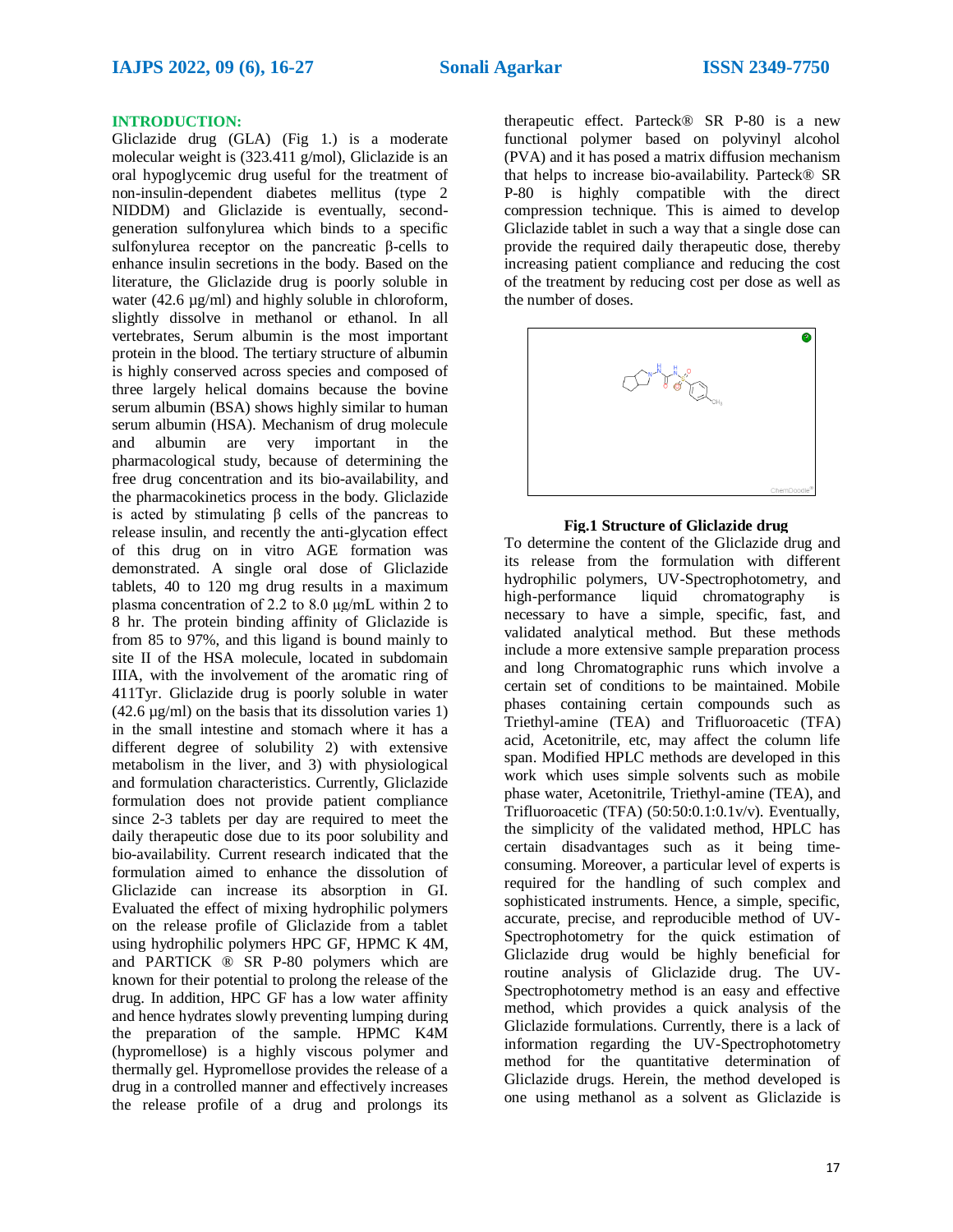insoluble in water. The developed method was optimized and validated as per the guidelines given by International Conference on Harmonization (ICH) guidelines. This study also demonstrated the linearity, accuracy, and robustness of the proposed method for the determination of Gliclazide drugs prepared with the different hydrophilic polymers. The

objective of this study is to correlate the two determination methods; UV-spectrophotometry and HPLC analysis. Based on the established correlation, we propose the use of the UV-spectrophotometry method as a simple method for quantification of the Gliclazide drug.

| Sr. No | <b>Ingredients</b>     | <b>Batch G1</b> | Batch G2 | <b>Batch G3</b> | <b>Batch G4</b> | <b>Batch</b>   | <b>Batch</b> |
|--------|------------------------|-----------------|----------|-----------------|-----------------|----------------|--------------|
|        |                        |                 |          |                 |                 | G <sub>5</sub> | G6           |
|        | <b>GLICLAZIDE</b>      | 30              | 30       | 30              | 30              | 30             | 30           |
| 2      | <b>HPC GF</b>          | 60              |          |                 |                 |                | 60           |
| 3      | AVICEL PH 101          | x               |          |                 |                 |                |              |
| 4      | <b>HPMC K4M</b>        |                 |          |                 |                 | 15             |              |
| 5.     | <b>PARTECK ® SRP80</b> |                 |          |                 |                 |                |              |
|        |                        |                 | 30       | 60              | 15              |                |              |
| 6      | STARCH 1500            |                 | 38       | 8               | 53              | 53             | x            |
|        | <b>MG. STEARATE</b>    |                 |          |                 |                 |                |              |
| 8      | <b>AEROSIL 300</b>     |                 |          |                 |                 |                |              |
| 9      | <b>TOTAL</b>           | 100MG           | 100MG    | 100MG           | 100MG           | 100mg          | 100MG        |

# **Table 1. The optimized formulation for the stability study**

#### **MATERIALS AND METHODS: Materials:**

Gliclazide was obtained from Bajaj Healthcare; HPC GF grade polymer was obtained from Ashland (always solving) and used for sustaining the release of the drug; HPMC K4M was obtained from Dow and used as a rate-limiting polymer; Parteck® SRP 80 polymer has obtained from Merck well suited for direct compression processes and accelerates formulation; Avicel pH 101 FMC used as a diluent; Starch 1500 was obtained from Colorcon and; Magnesium stearate was obtained from SD Fine chemical Ltd and used as a lubricant and Aerosil 300 was obtained Evonik and used as Glidant. and Acetonitrile and water employed for the preparation of mobile phases were of HPLC grade (Rankem). All the other chemicals and solvents viz. Triethylamine (TEA) and Trifluoroacetic (TFA) acid are of ambient grade. All other chemicals and reagents used were of analytical grade.

#### **Methods**:

**Direct Compression Technique:**

The instrument was used a Rotary press machine (Eliza press) and round shape punches of 8mm were used and tablet weight was  $200 \pm 7.5$  mg Compressed with 10,30 KN for ejected from the die. Pure drug and diluent and binding agents were passed through 60 mesh sieves and Glidant and lubricant were passed through 30 mesh sieves, to improve the compressibility and flowability of the material. Vcone-shaped blender (Wintech pharmachem equipment Pvt. Ltd.) This was helpful for uniform mixing of the blend and blended for 10 min..

#### **Determination of the wavelength in Methanol and 7.4 pH Phosphate buffer solution.**

In the 10 ml volumetric flask, 10 mg of pure Gliclazide drug was weighed accurately and transferred. Approximately, 1ml of the standard stock solution was taken in a 10 ml volumetric flask. It was further diluted using methanol and 7.4 Phosphate buffer solution to give 10 µg/ml of concentration.<br>This solution was scanned via UV solution was scanned via UV Spectrophotometry through the range of 200-800 NM for the determination of the wavelength of maximum absorption by pure Gliclazide drug  $(\lambda \max)$ .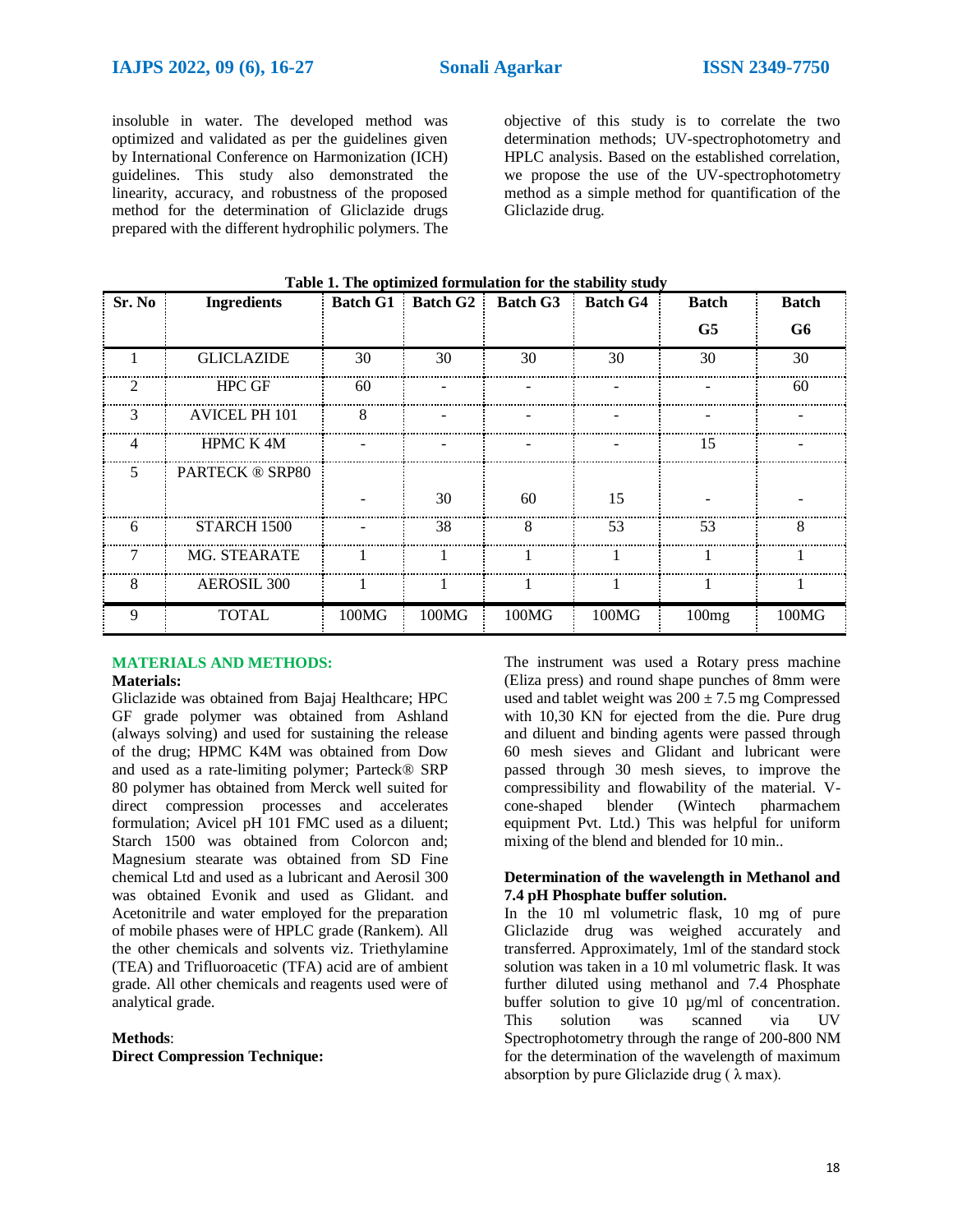

**Fig.2, 3 Determination of the wavelength in Methanol and 7.4 pH phosphate buffer solution**

### **Preparation of standard solutions in Methanol:**

In the 10 ml volumetric flask, 10 mg of pure Gliclazide drug was weighed accurately and transferred. Methanol was used to make up to the final volume of 10 ml, to make a concentration of 1000 µg/ml. From the above standard solution, 1 ml was transferred to another 10 ml volumetric flask add methanol to make up the level of the 10 ml volumetric flask. A standard stock solution of 100 µg/ml was prepared for the UV Spectrophotometry analysis. From this primary stock solution, working standards of concentration from 2 to 12 µg/ml were prepared for UV Spectrophotometry analysis.

**Preparation of standard solutions in 7.4 pH Phosphate buffer solution**

In the 10 ml volumetric flask, 10 mg of pure Gliclazide drug was weighed accurately and transferred. 7.4 pH Phosphate buffer was used to make up the final volume of 10 ml, to make a concentration of 1000 µg/ml. From the above standard solution, 1 ml was transferred to another 10 ml volumetric flask add 7.4 pH Phosphate buffer was to make up the level of the 10 ml volumetric flask. A

standard stock solution of 100 µg/ml was prepared for the UV Spectrophotometry analysis. From this primary stock solution, working standards of concentration from 2 to 12 µg/ml were prepared for

UV Spectrophotometry analysis.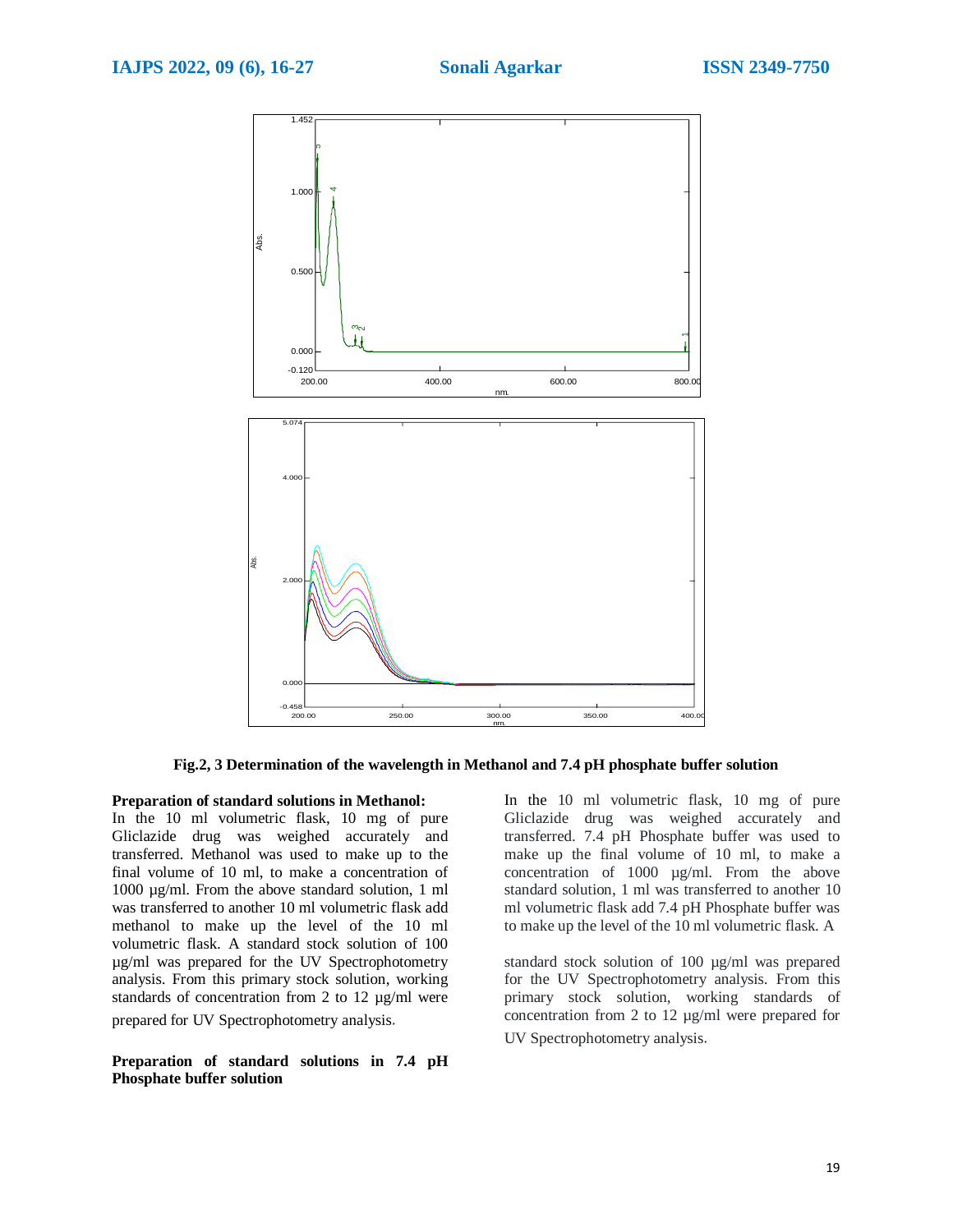# **Preparation of standard solution for HPLC:**

Accurately weighed about 10 mg of Gliclazide drug and transferred into a 10ml volumetric flask and 5 ml of Acetonitrile was added and kept in an ultrasonic bath to ensure the complete solubilization and the volume was adjusted with ACN to get the stock solution of 1000 μg/ml. Then appropriate dilutions were made to produce standard solutions with concentrations ranging from 5-100 pp.

### **Instrumentation and analytical conditions:**

High-performance liquid chromatography (HPLC) system equipped with JASCO AS 2055 Plus Intelligent auto-sampler (JASCO Tokyo, Japan) and a JASCO MD-2018 Plus Intelligent HPLC pump. It consists of a Quaternary pump, a photodiode array detector, and a rheodyne injection valve with a 100 µL loop with a web degasser. The chromNAV software program was accustomed calculate all the height areas. The optimum chromatographic conditions were obtained on a synchronic C18,250 $\times$ 4.6 mm and particle size 5 µm column (Thermo-Scientific technologies). The mobile phase composition was water, Acetonitrile, TEA, and TFA  $(50:50:0.1:0.1v/v)$ . It was filtered through a 0.45 um nylon filter and sonicated (Enertech fast ultrasonicate cleaner, Mumbai) for 20 min. Wavelength was set at λmax of the Gliclazide drug. The mobile phase was pumped at a rate of 1ml/min with a 20 µl injection volume. All experiments were administered at the temperature of  $25\pm2$  °C and performed within the isocratic mode in triplicate also the entire area of drug peak was accustomed to quantifying Gliclazide drug and formulations. These conditions were

optimized to supply a straightforward and reliable method with the most effective peak resolution for symmetry, tailing, reduced run time, and lower the worth of research. The chromatographic conditions are tabulated in Table 2. UV spectrometry was dispensed using UV Spectrophotometry (Labman Scientific Instruments, India). Absorbance was measured using a 1 cm quartz cell against a blank sample.

# **Method validation: System suitability:**

System suitability tests were carried out on freshly prepared standard stock solutions of Gliclazide drug and it was calculated by determining the standard deviation of Gliclazide drug standards by injecting standards in six replicates at 6 minutes intervals and the values were recorded. The percent coefficient of variation (%CV) of  $\leq$  2% for the peak area and retention times for the Gliclazide drug was set as the acceptance.

#### **Linearity***:*

From the standard stock solution, the various dilutions of Gliclazide in the concentration of 1, 5, 10, 15, 20, 30, 40, 50, and 100μg/ml were prepared. The solutions were injected using 20μl injection volume into the Chromatographic system at the flow rate of 1 ml/min and the effluents were monitored at 235 NM, Chromatographic were recorded given in table 2. The calibration curve was obtained by plotting the peak area ratio versus the applied concentrations of Gliclazide. The linear correlation coefficient was found to be 0.999 and is shown in table 2.

| <b>Parameters</b>                 | 0<br>Method                          |
|-----------------------------------|--------------------------------------|
| Stationary Phase (column)         | BDS Hypersil (250 x 4.6 mm)          |
| Mobile Phase                      | ACN: Water: TEA: TFA (50:50:0.1:0.1) |
|                                   |                                      |
| nН                                | $2.04 + 0.05$                        |
| Flow Rate(ml/min)                 |                                      |
| Run Time(min)                     | 15                                   |
| Column Temperature $(^{\circ}C)$  | Room Temperature                     |
| The volume of Injection $(\mu L)$ |                                      |
| Detection Wavelength (nm)         | 235                                  |
| Retention Time (min)              |                                      |

**Table 2 Chromatographic conditions**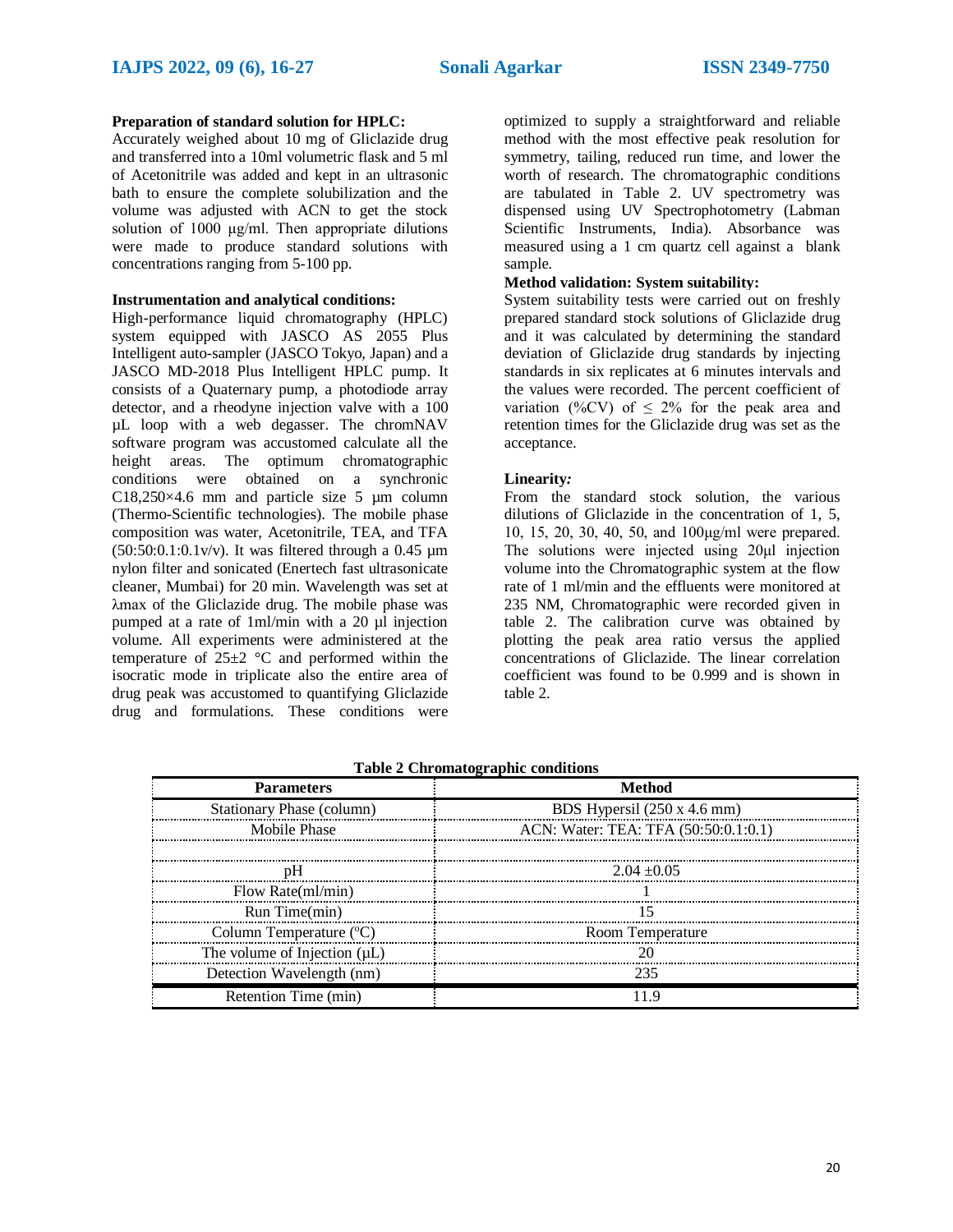| <b>Linearity of Gliclazide drug</b><br>(HPLC) method |                       | <b>Linearity of Gliclazide drug</b><br>(UV-Spectrophotometry) method |                                                           |  |
|------------------------------------------------------|-----------------------|----------------------------------------------------------------------|-----------------------------------------------------------|--|
| Concentrations(ppm)                                  | Peak Area             | Concentration $\mu$ g/ml $\pm$                                       | Wavelength 226 NM<br>in 7.4 pH phosphate<br><b>buffer</b> |  |
|                                                      | $1183 \pm 217.6$      |                                                                      | $0.104 \pm 0.001$                                         |  |
|                                                      | $5069.667 + 756.0$    |                                                                      | $0.2115 \pm 0.0007$                                       |  |
| 10                                                   | $10118.33 + 444.1$    |                                                                      | $0.304 \pm 0.001$                                         |  |
|                                                      | $15117.67 \pm 630.2$  |                                                                      | $0.4025 + 0.002$                                          |  |
| 20                                                   | $20055.33 \pm 1121.8$ | 10                                                                   | $0.4975 \pm 0.003$                                        |  |
| 30                                                   | $30235 + 123.7$       | 15                                                                   | $0.742 + 0.002$                                           |  |
|                                                      | $40317.67 \pm 902.8$  | 20                                                                   | $0.9945 \pm 0.0007$                                       |  |
| 50                                                   | $51518.33 \pm 636.3$  | Equation                                                             | $Y = 0.0498x$                                             |  |
| 100                                                  | $98607.33 \pm 4127.7$ | $\mathbb{R}^2$                                                       | $R^2 = 0.9996$                                            |  |

| Table 3 Linearity of Gliclazide drug with the help of HPLC and UV method |
|--------------------------------------------------------------------------|
|--------------------------------------------------------------------------|

**Intra-day and inter-day precision studies** The precision of an analytical method may be defined because of the degree of repeatability under normal operational conditions. The precision of the strategy was applied by determining the repeatability (intraday) and intermediate precision (inter-day) of the samples and %RSD was reported for replicate measurements. Intra-day was resolute by analyzing the samples thrice each day by UV Spectroscopy and HPLC at different time intervals. Inter-day studies were disbursed by preparing and analyzing the aliquot solutions prepared from different stock solutions on three consecutive days

# **Limit of detection (LOD) and limit of quantification (LOQ)**

The lowest amount of analyte that the analytical method can dependably differentiate from the ground noise levels is termed because of the limit of detection. On the opposite hand, the rock bottom concentration on the linearity curve which may be measured accurately and with precision and variability is termed because of the limit of quantification. The limit of detection and quantification was firm from the quality deviation of the intercept and slope of the calibration curve, as per ICH guidelines Q2 (R1) as shown in Eqs. (1, 2). LOD  $= 3.3x \sigma S$  ….(1)

 $LOQ = 10x\sigma S$  ……(2)

where  $\sigma$ =a variance of y-intercept; S=slope of the calibration plot.

# **Accuracy and recovery**

The accuracy of an analytical procedure was evaluated using a recovery test. The high recoveries with a low % RSD value indicated that the method had good accuracy and specificity. Accuracy was expressed in percentage (observed concentration  $\times$ 100 / theoretical concentration). % recovery of Gliclazide was within the acceptable limits of 98% and 102%. The results of recovery studies confirm the accuracy of the method.

# **Robustness:**

To determine the robustness of the method, it was run on a different instrument with the same column dimension. Statistical analysis showed no significant difference between results obtained from two different instruments. Thus the method showed to be robust which is shown in the above table 2.

# **Ruggedness:**

Inter-day variations were performed by using six replicate injections of standard and sample solutions of concentrations which were prepared and analyzed on three different days over one week. Ruggedness was also expressed in terms of percentage relative standard deviation and statistical analysis showed no significant difference between results obtained employing the different analysts.

# **Specificity**

Injections of placebo samples were conformed to perform the specificity of the method. An obtained result showed the excipients mixture of tablets shows no specific peak at the RT of analyte peak. A solution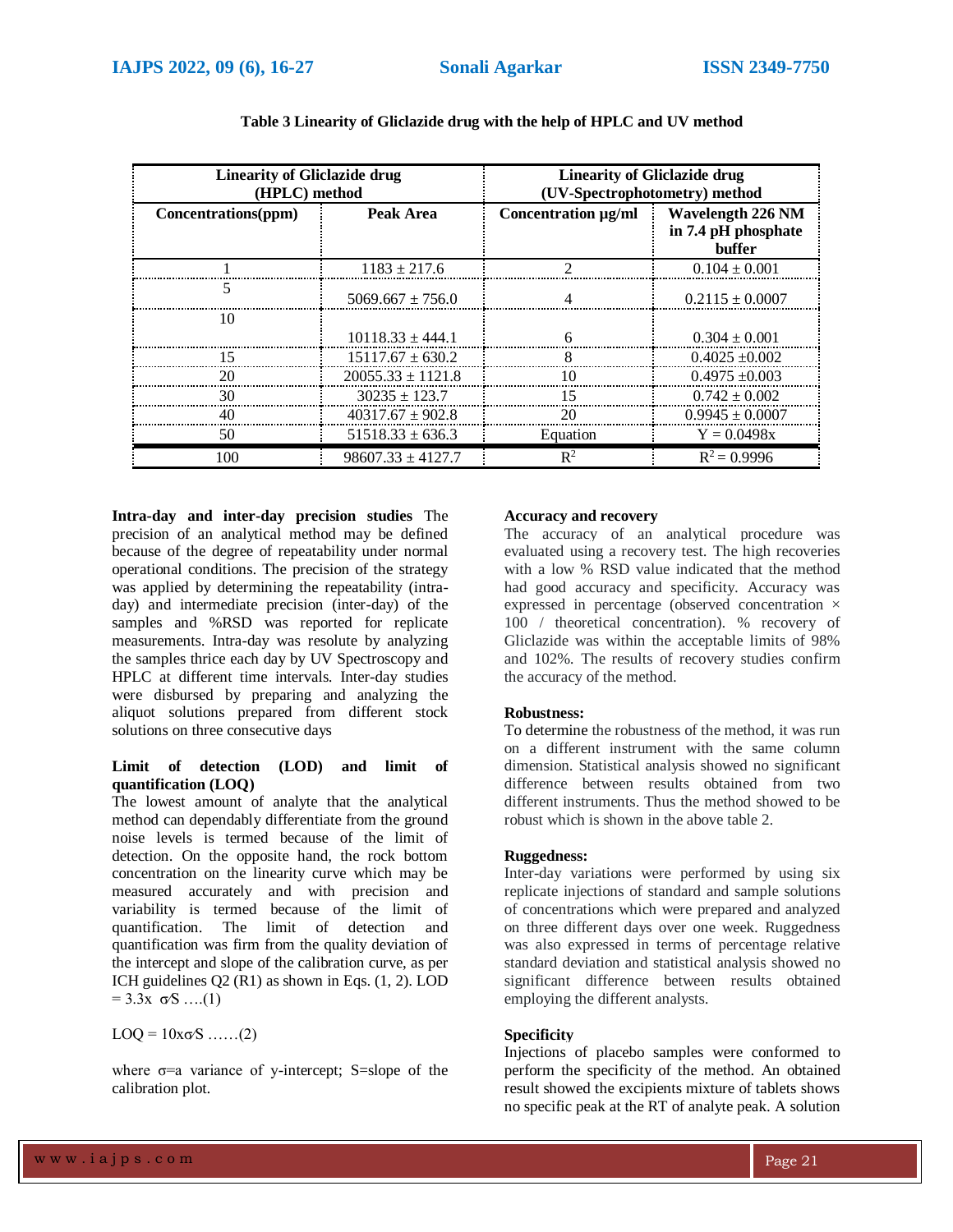containing the drug a mixture of the tablets excipients was prepared using the sample preparation procedure to evaluate possible interfering peaks. Other components in the solution did not affect the peak and retention time of Gliclazide showing the specificity of the method. The specificity of the method where there is no interference of other substances in the retention time of the analytical

# peak.

# **Assay of Gliclazide tablet**

Three different batches of Diamicron were analyzed using the validated method. For the analysis, six

replicates of every batch were assayed. The tablets were weighed and finely powdered. An accurately weighed portion of the powder, like about 10 mg of Gliclazide was transferred to a 100 ml volumetric flask followed by the addition of 25 ml of Acetonitrile. After sonicating the answer for five minutes, volume was adjusted to urge 100 ppm solution and so filtered through a 0.45 µm filter. The results were presented in table 4. All the analyzed batches presented Gliclazide drug was very near the labeled amount. The content within the tablet samples varied from 99.2 to 100.2%.

|  |  | <b>Table 4 Assay of Gliclazide Tablets</b> |  |
|--|--|--------------------------------------------|--|
|--|--|--------------------------------------------|--|

| <b>Sample Tablet</b> | <b>Batch</b> | Content of Gliclazide(%) $\pm SD$ |
|----------------------|--------------|-----------------------------------|
|                      |              | $99.2 + 0.25$                     |
| Diamicron            |              | $99.55 \pm 0.32$                  |
|                      |              | $100.2 \pm 0.45$                  |

**Assay of developed formulated Gliclazide tablets**  Assay of the prepared formulation of Gliclazide tablets was calculated using both methods. A 10 mg equivalent of powder was weighed from the formulation. Then, 10 µg/ml of Gliclazide drug solution was prepared, and it was quantified according to the UV and HPLC method developed. The experiment was performed in triplicates.

## **Release study**

An In-vitro drug release of Gliclazide tablets was studied by, using dissolution apparatus II paddle (Electrolab Model TDT 08, India) as per the in-house developed method. 900 ml of 7.4 pH Phosphate buffer because the dissolution medium was placed within the dissolution vessels, and also the temperature was maintained at  $37 \pm 0.5$  °C. The rotation speed of the paddle was 75 rpm. At predetermined time intervals (2, 6, 12, 16, and 24 hours), 10 ml of dissolution medium was removed for determining a drug concentration and a fresh medium was replaced. The quantity of Gliclazide released within the dissolution medium was measured employing a UV Spectrophotometry and HPLC method at the wavelength of 226 nm and 235nm.

# **RESULTS AND DISCUSSION:**

#### **Method development**

Gliclazide drug shows insoluble in water and is found to be easily soluble in Acetonitrile. In the HPLC, Water, Acetonitrile, TEA, and TFA  $(50:50:0.1:0.1v/v)$  were used as a solvent for analysis. The wavelength of maximum absorption after scanning was found to be 235 nm. The chromatogram was obtained for the analyzed standard and sample solution of Gliclazide using the developed method. Gliclazide drug eluted well and showed separation from the solvent front. The retention time of 11.9 min provided a determination.

**HPLC system suitability** Results of six replicate analyses of 100 µg/ml concentration for the system suitability studies were in an acceptable range. The %RSD was found to be 0.13 and 0.43 for peak area and retention time, respectively as shown in Table 5. Gliclazide drug was repeatedly well eluted at 11.9 min expressing excellent suitability and a good repeatability of replicate sample analysis. Thus, it can be inferred that the developed method is suitable for Gliclazide drug analysis.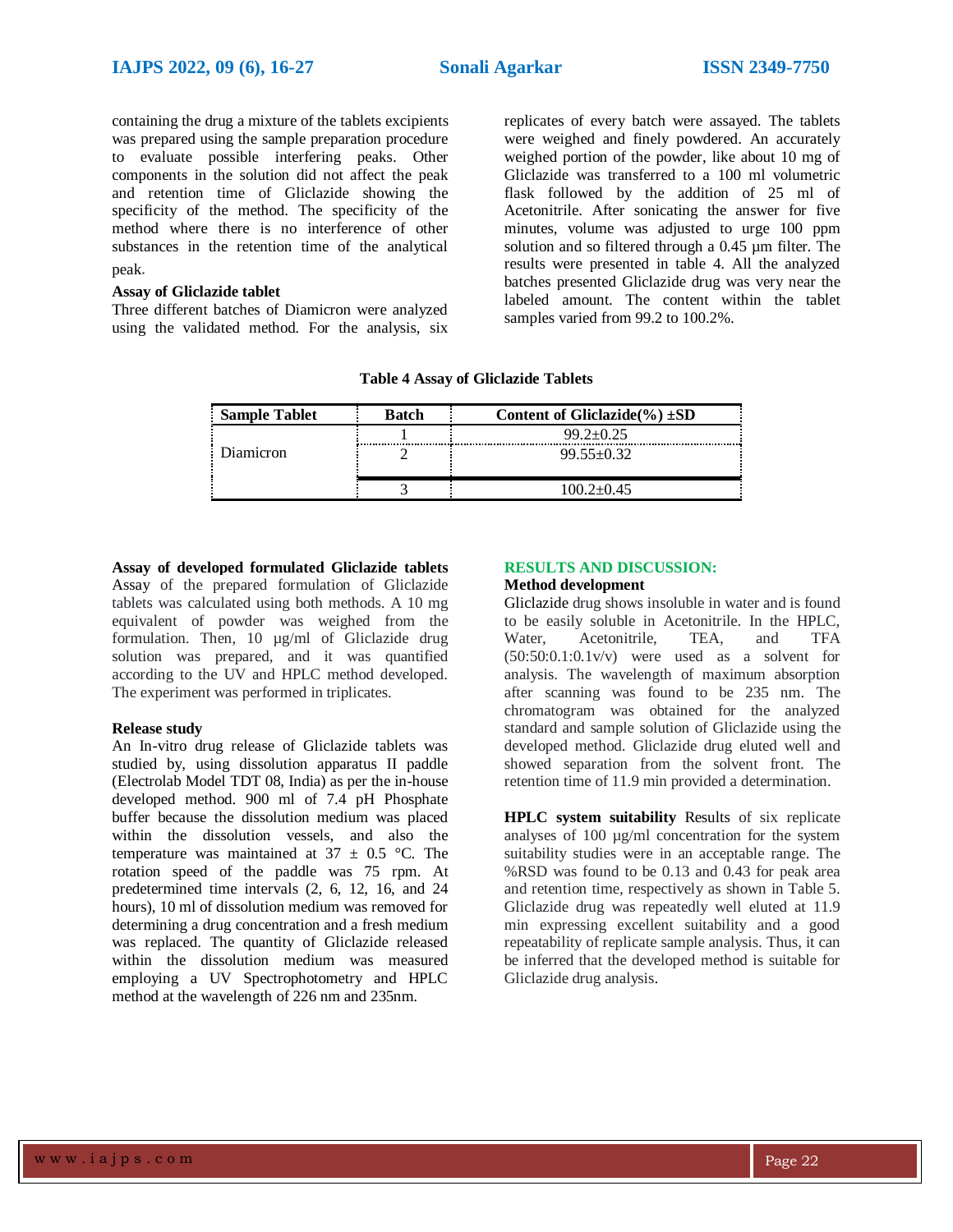

**Fig.4,5. Chromatograph of Standard Gliclazide drug in ACN and Placebo Tablets**



**Fig. 6 Chromatograph of formulated tablets Table 5 System Suitability for Gliclazide**

| <b>Concentration</b>    | Injection | Tubic & Dysicin Dunubine, for Onchange<br>Area | $R t$    |
|-------------------------|-----------|------------------------------------------------|----------|
|                         | $Inj-1$   | 101841                                         | 11.975   |
| $100$ ppm               | $Ini-2$   | 102105                                         | 11.933   |
|                         | $Ini-3$   | 101921                                         | 1195     |
|                         | $Ini-4$   | 101712                                         | 11.95    |
|                         | $Ini-5$   | 102067                                         | 12.075   |
|                         | $Inj-6$   | 101964                                         | 11.95    |
|                         | Mean      | 101935                                         | 11 9721  |
| Statistical<br>Analysis | SD        | 132.8696                                       | 0.052136 |
|                         | % RSD     | 0.130347                                       | 0.435479 |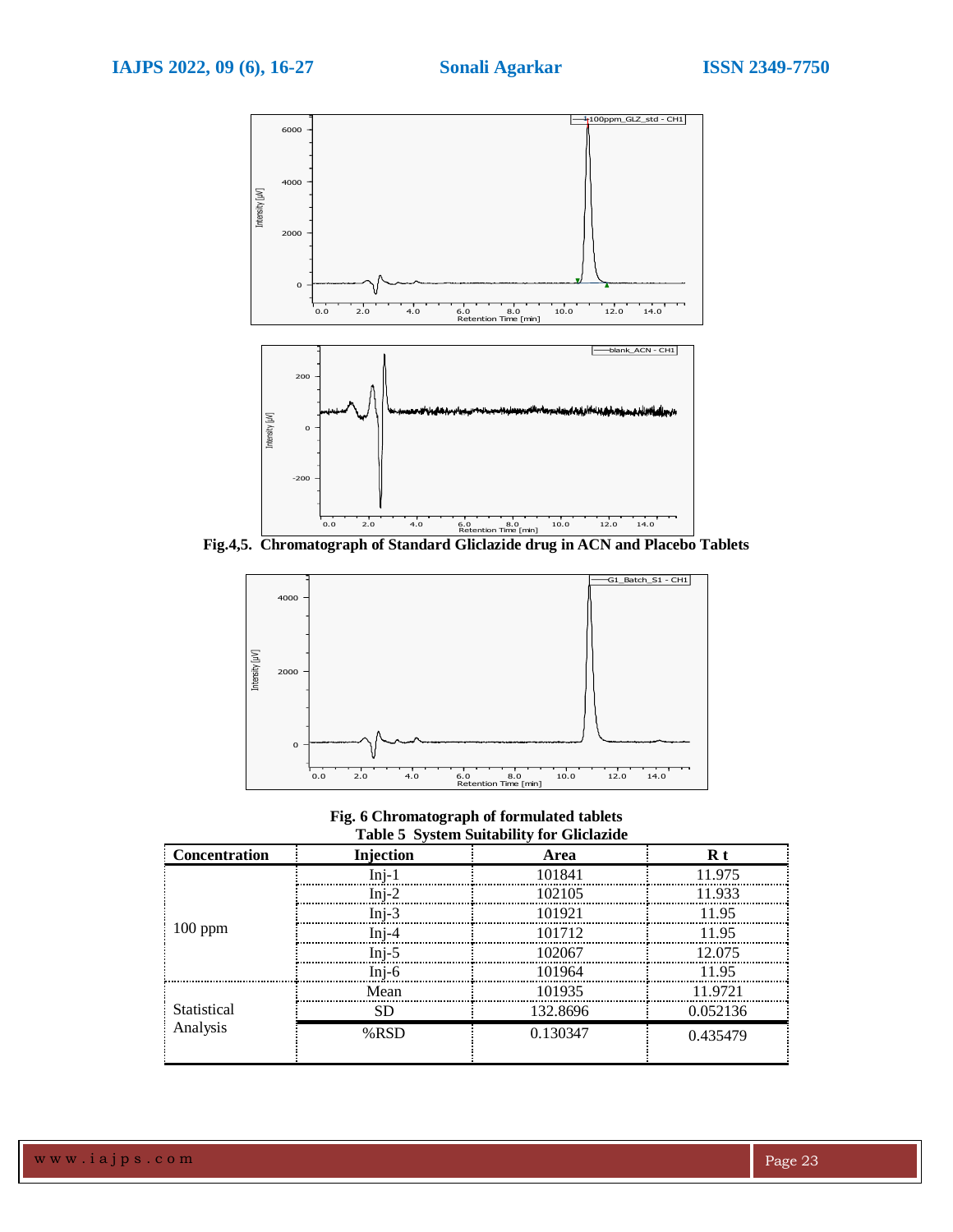## **Method validation**

The UV and HPLC method developed was validated for Linearity, Inter-day, and Intra-day studies, Stability, Accuracy, Recovery, Robustness, Ruggedness, and Specificity in step with the rules set by the International Conference of Harmonization (ICH).

# **Linearity**

The calibration curve showed a good linear relation over the concentration range of 2-12 µg/ml for UV

Spectrophotometry and between 1 and 100  $\mu$ g/ml for HPLC analysis. The linear equation was found to be  $Y = 0.0498x$  for UV spectrophotometry while  $y =$ 98607.33+ 4127.7 for HPLC.The correlation coefficient was found to be 0.9996 and 0.9996 for UV and HPLC, respectively. The calibration curve is depicted in Fig. 7 and 8 for UV and HPLC respectively, and the results of the linearity study are depicted in Table 3 for UV Spectrophotometry and HPLC.



**Fig. 7, 8 Linearity curve of 7.4 pH phosphate buffer solution and linearity of Gliclazide drug**

## **Inter-day and Intra-day studies**

The results of both intra-day and inter-day studies confirm the high precision and repeatability of the developed methods. All data is expressed in RSD%  $(\leq 2\%)$ . The results of the intra-day and inter-day studies for both, UV and HPLC methods are demonstrated in Table 6. It was found that %RSD for intra-day and inter-day precision studies for the HPLC method and the UV method was within limit respectively.

| <b>Injections</b> | Area     |
|-------------------|----------|
| $I.P.-1$          | 101841   |
| $I.P.-2$          | 102105   |
| $I.P.-3$          | 101921   |
| $I.P.-4$          | 101712   |
| $I.P.-5$          | 102067   |
| $I.P.-6$          | 101964   |
| <b>Mean</b>       | 101935   |
| <b>SD</b>         | 132.8696 |
| %RSD              | 0.130347 |

|  |  | <b>Table 6 Precision parameter of Gliclazide</b> |  |  |
|--|--|--------------------------------------------------|--|--|
|--|--|--------------------------------------------------|--|--|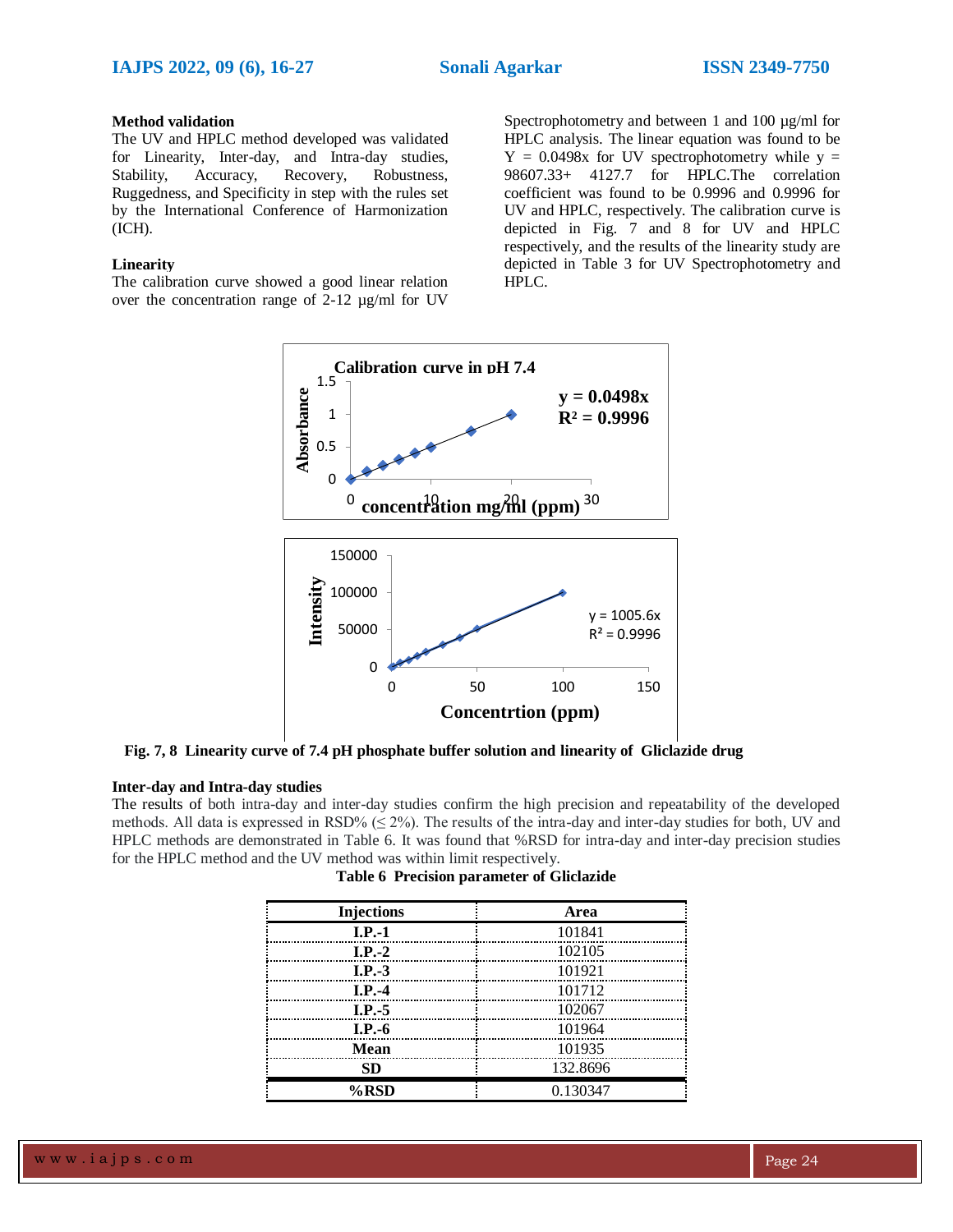#### **Accuracy and recovery**

The average recovery for each spiked level was been calculated by the peak area of the Gliclazide drug resulting from the solution to that of the standard solution. Both the methods revealed the accuracy with a recovery rate between 99 and 102%. which is found within the limit of detection

#### **Robustness and Ruggedness**

The robustness of the HPLC method was established by making deliberate changes within the three parameters. The three parameters viz. mobile phase ratio, flow rate, and also the detection wavelength were varied at 3 levels. The %RSD for all the three parameters in the slightest degree at three levels was found 2%. Thus, it is concluded that the developed HPLC method is strong concerning these three parameters. The information for the robustness of the UV method is specified. At a relentless concentration of 10  $\mu$ g/ml, the little change within the wavelength range 226  $\pm$  2 nm, did not show any significant change within the absorbance (%RSD =  $0.523$ ). This implies that the above method is powerful concerning wavelength. Hence, a small variation within the wavelength does not affect the results. On measuring the absorbance at a continuing wavelength (235 nm) and changing the concentration from 9.8 to 10.2 µg/ml, the % RSD was found to be 0.1303. A small change in concentration drastically affects the absorbance.

| Table 7 Ruggedness data of the HPLC method |                        |                         |                       |              |  |  |
|--------------------------------------------|------------------------|-------------------------|-----------------------|--------------|--|--|
| <b>Parameter</b>                           | <b>Study condition</b> |                         | Mean area $\pm$ SD    | %RSD of area |  |  |
|                                            | Original               | <b>Varied</b>           |                       |              |  |  |
| Mobile<br>phase<br>ratio<br>(ACN/Water)    | 70:30                  | 68:32<br>70:30<br>72:28 | $101935 \pm 132.8696$ | 0.13         |  |  |
| Flow rate (ml/min)                         | 1.0                    | 0.9<br>1.0<br>1.1       | $101712 \pm 2318698$  | 0.27         |  |  |
| Detection wavelength                       | 235                    | 234<br>235<br>236       | $102035 \pm 123.8698$ | 0.12         |  |  |

#### **Table 8 Robustness of the UV method (n=3)**

| <b>Constant</b><br>parameter Concentration | Variable parameter<br>Wavelength<br>(NM) | <b>Absorbance</b> | Average<br><b>Absorbance</b><br>$(Mean \pm SD)$ |
|--------------------------------------------|------------------------------------------|-------------------|-------------------------------------------------|
| $10 \mu g/ml$                              | 224                                      | 0.497             | $0.441 \pm 0.006$                               |
|                                            | 225                                      | 0.402             |                                                 |
|                                            | 226                                      | 0.449             |                                                 |
|                                            | 227                                      | 0.447             |                                                 |
|                                            | 228                                      | 0.412             |                                                 |
| Wavelength                                 | Concentration $(\mu g/ml)$               |                   | $(Mean \pm SD)$                                 |
| 226                                        | 9.8                                      | 0.517             | $0.492 \pm 0.0.245$                             |
|                                            | 10                                       | 0.471             |                                                 |
|                                            | 10.2                                     | 0.490             |                                                 |

#### **Specificity**

Figure 4,5,6 shows the Chromatographic presentation for the placebo sample, standard, and its SD, justifying that there is no interference of the excipients within the peak of the Gliclazide drug. This ensures the tactic is restricted for the determination of Gliclazide. Similarly, placebo samples were analyzed using the UV method to test

the absorbance of the excipients at the λmax of the Gliclazide drug. Interestingly, it was found that the placebo samples showed negligible absorbance at 226 nm and 228 nm, 235 nm as shown in Fig. 4,5, and 6. Hence, the interference must be checked if the formulation is modified. Hence, it may be inferred that the proposed UV and HPLC methods are specific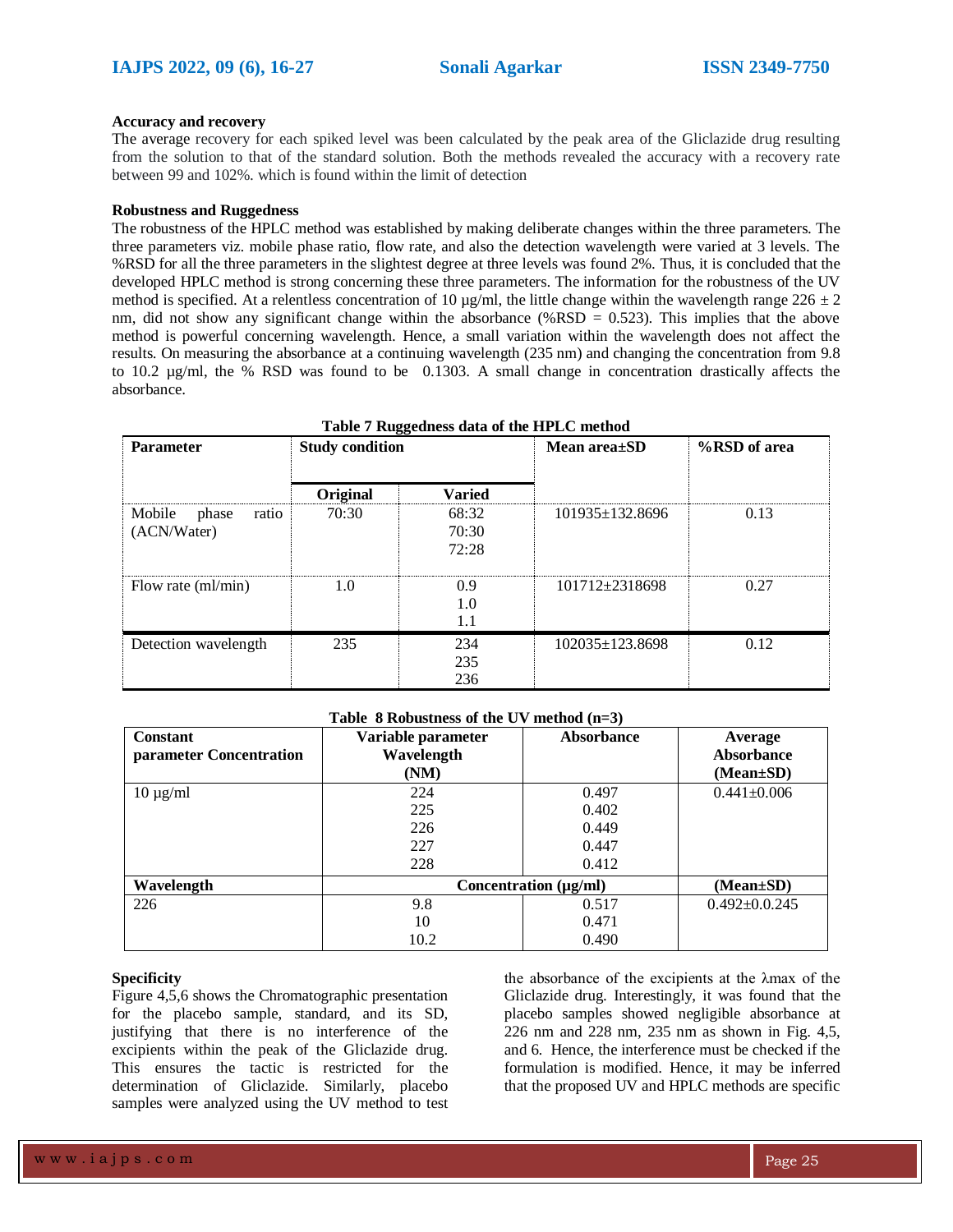since no interference was observed with the placebo sample.

# **Assay of Gliclazide Tablets**

The UV and HPLC methods were used to determine the assay of Gliclazide tablets. Results of formulated tablets of Gliclazide showed that content uniformity and an assay of the drug in all samples lies in the range of 95 to 100 % of the %labeled amount with a % RSD of less than 2% No degradation obtained in the products was observed in samples. The formulation was quantified according to the developed methods.

# **Correlation between the HPLC method and UV method for release data**

For the sustained released Gliclazide tablets dissolution media was 7.4 pH phosphate buffer. The percentage release of formulations tablets of Gliclazide drug with the different polymers such as PARTECK® SRP-80, and HPMC K 4M, HPC GF polymers. The G3 formulation showed 14.59 % by UV Spectrophotometry method and 20.28% by HPLC analysis within 2 hr. The G1, G2, G3,G4,G5,G6 percent release within 2 hr. of all formulations of Gliclazide drug with different hydrophilic polymer was 30.85%, 19.10%, 16.86%, 32.98%, 18.67%, 23.19% by UV Spectrophotometry and percent release by HPLC method was obtained 30.87%, 19.125%, 12.04%, 32.98%, 12.80%, and 25.20%. The result revealed that in all the batches, it was observed that as the polymer concentration increased, the drug release rate decreased. This can be attributed to the increase in the thickness of the gel layer thus retarding drug diffusion out of the tablet. Since the diffusion release of the drug Gliclazide may be primarily controlled by the gel thickness (diffusion layer) increasing the polymer concentration tends to decrease the rate of drug release. By using UV Spectrophotometry and Chromatographic methods assay of above formulations was 85.23%, 91.72%, 98%, 96%, 95%, 90.12% etc. The In- vitro drug release profile of prepared different formulations, it was seen that batch G1, G2, G3, G4, G5, and G6 show an initial drug release starting from 18 % in 2 hrs and sustained action for 24 hours with the release of 99 % and considering the Diamicron was marketed tablet as per reference. Formulation G3 (Drug with Parteck SR P-80 ) was found to be the best formulation because it fulfilled the criteria of the UV method and HPLC methods.

### **CONCLUSIONS:**

The oral route of administration for sustained release drug delivery system plays a measure role to extend the efficiency of the dose, more flexibility, reduced

dose frequency, and better patient compliance. Gliclazide, a poorly water-soluble drug may be formulated into SR matrix tablets using HPMC K4M, HPC GF, and Parteck SRP 80 used as release retardant. Formulation of sustained-release drug delivery dosage forms was supported optimization of batches from dissolution profile for stability study and main formulation batches as G1, G2, G3, G4, G5, and G6 within which concentration of polymer of varied grades (HPC GF, HPMC K4M and Parteck SRP 80) varied with the ratio of starch 1500 and Micro-crystalline cellulose. The validation study shows that the developed analytical methods are accurate, rapid, precise, and reproducible with acceptable correlation co-efficient, RSD (%), and standard deviations which make it versatile and valuable for simultaneous determination of Gliclazide from the pharmaceutical dosage form, especially new formulated tablets. The proposed method is easy and does not involve laborious time-consuming sample preparation. The conclusion is that both the methods (UV-spectrophotometry and HPLC) were highly correlated for the Gliclazide quantification from the formulations. Though HPLC is widely used to quantify the Gliclazide, the proposed UV Spectrophotometry method of Gliclazide was found to be simple, economic, quick, accurate, and robust. The low LOD and LOQ values suggest the nice sensitivity of the developed methods. Moreover, the tactic method was sensitive to the concentration of the analyte because it shows a high RSD on deliberately changing the concentration of 10 µg/ml  $(\pm 0.2 \text{ µg/ml})$ , keeping all other parameters constant. The tactic method is robust concerning wavelength within the range of 226 ( $\pm$ 2 nm) and 235 nm ( $\pm$ 2 nm). The strategy is specified as no other excipients from the placebo, interfering with the analyte of interest. On performing the assay of Gliclazide formulations, the % assay was found to be within the suitable range. The dissolution studies depict the low release of Gliclazide justifying the formation of amorphous Gliclazide tablets. The parity plot shows a high correlation (R2=0.98) within the results given by both methods. Hence, the UV method has been validated and keeping with the results and parameters, it is an appropriate method for fast analysis of Gliclazide in bulk and nutraceutical formulations.

#### **REFERENCE:**

[1] Hong S.S, Lee S.H, Lee Y.J, Chung S.J, Lee M.H, Shim S.K: Accelerated oral absorption of Gliclazide in human subjects from a soft gelatin capsule containing a peg 400 suspension of Gliclazide, J. Control. Release (1998) 51; 185– 192.